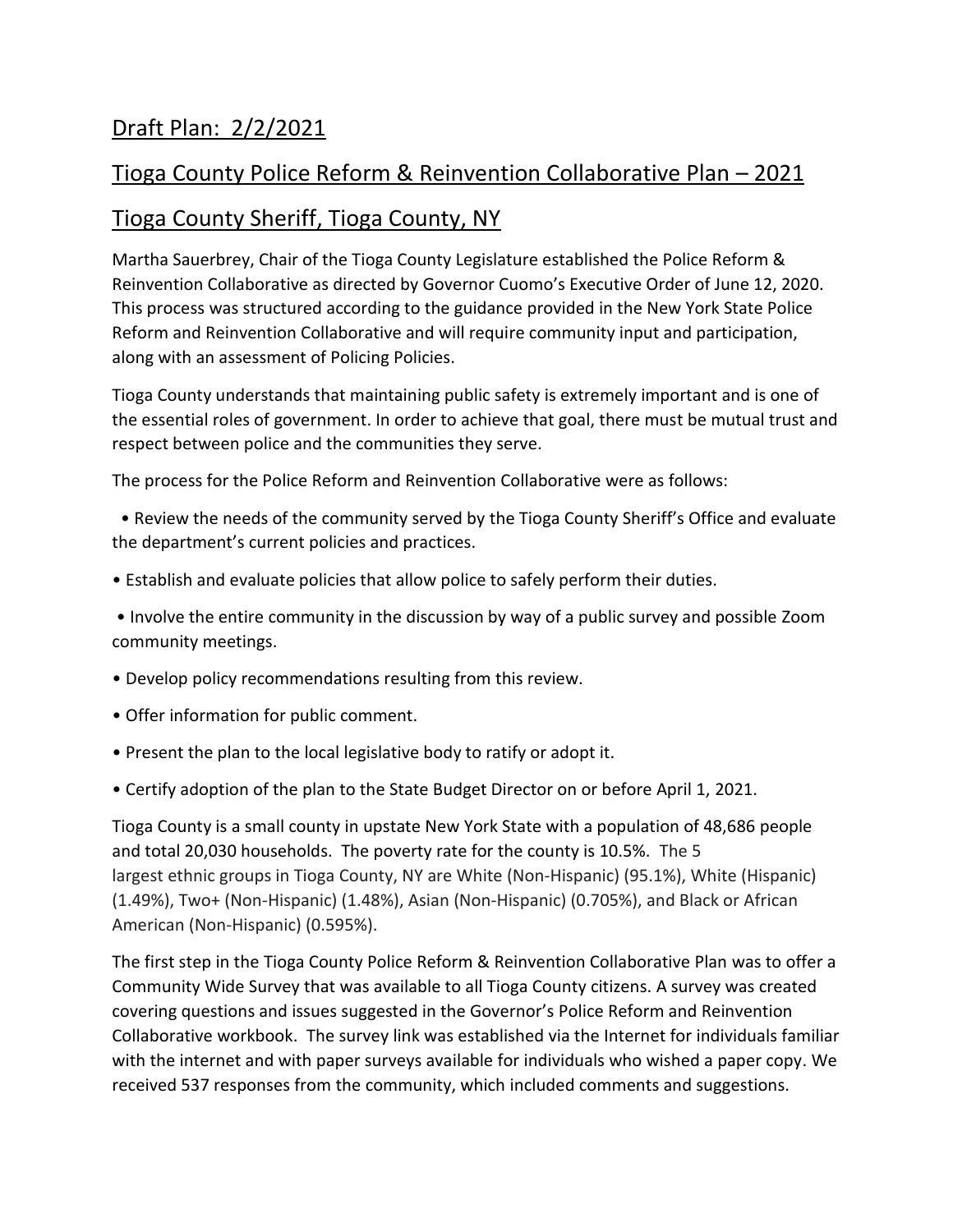The second step in our process, a community- wide Zoom meeting that included people from all areas of the county. On the call was the Tioga County Sheriff, DA, Public Defender, Director of Mental Health, Director of Probation, Police Reform Committee Member, Chair of the Tioga County Legislature and local media. The call most importantly consisted of citizens from every town in the County. Questions were posed to the Sheriff, which came from the Community Survey. The Sheriff was asked to explain process, policies, and recent changes to the law. The next part of the Community Conversation was an opportunity for the community to pose questions to the Sheriff and share comments.

During the presentation, the Sheriff explained the Accreditation Process of the State of New York and explained that each of the four divisions, which operates within the Office of the Sheriff in Tioga County, actively participates in, and has been awarded Accreditation.

Accreditation is a process, in which an agency must validate their operating policies and procedures and conforms to, or exceeds, standards established by a group of independent professionals within the Public Safety profession. These standards represent, and are widely accepted as Best Practices within the Public Safety field, and are meant to promote effective operations which are efficient, transparent, and promote public confidence. The Tioga County Sheriff's Office has a Use of Force Policy that governs its necessity. Use of Force is outlined in Policy #19 in the department's Policy and Procedures manual.

During the validation process, each division is inspected and evaluated by a team of independent professionals to verify that all applicable standards have been implemented. Collectively, more than 466 standards were reviewed and declared to have met or exceed the respective standards.

Accreditation is a significant accomplishment. It demonstrates an agency's commitment to establishing and maintaining high standards, which meet or exceed expectations of quality in the Public Safety field.

| <b>Division</b>            | <b>Standards</b> | <b>Accrediting Organization</b>                   |
|----------------------------|------------------|---------------------------------------------------|
| Law Enforcement            | 109              | <b>INYS Law Enforcement Accreditation Council</b> |
| Corrections (Jail)         | 166              | <b>NYS Sheriff's Association</b>                  |
| Civil Office               | 121              | NYS Sheriff's Association                         |
| <b>E911 Communications</b> | 70               | NYS Sheriff's Association                         |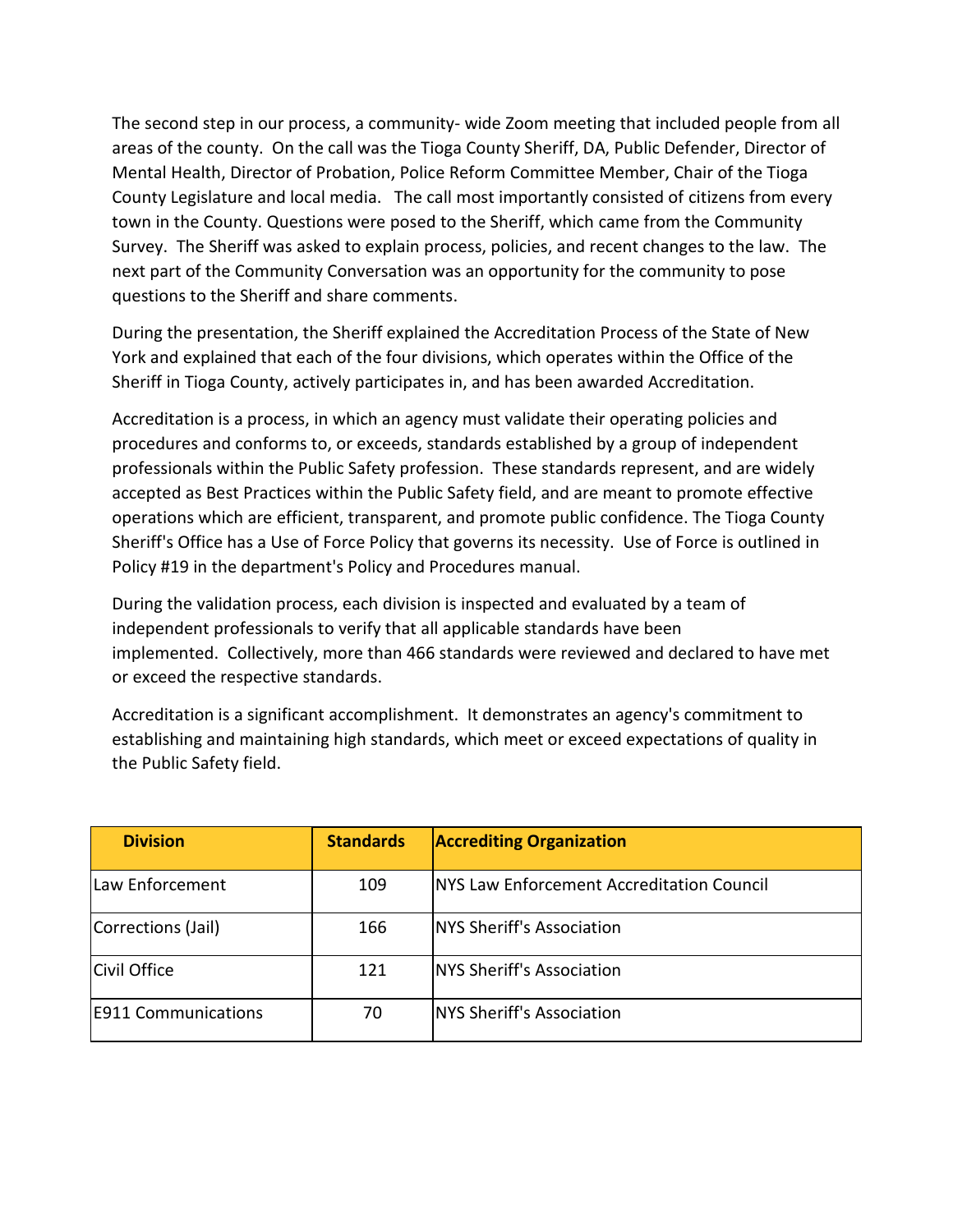#### **What we learned in our community conversation was:**

- The community would like the Sheriff's Office to build a positive relationship with the youth of Tioga County.
- They would like Officers to have more training on demonstrations and community bias.
- Community Conversation on Police issues: There was interest from a member of the community to meet regularly to discuss Policing in Tioga County and bring people together of different opinions to discuss issues.
- Body Cameras were a point of discussion and thought to have been a helpful tool in policing.
- Comments were shared concerning Mental Health incidents and whether officers are trained to handle issues when people are in a mental health crisis rather than committing a crime. They thought the idea of a ride-along Mental Health staff person was worth investigating but may not be practical.

#### **Tioga County Plan for Police Reform and Reinvention (Draft):**

The Sheriff's Office will look for opportunities for Deputies to connect with the youth of the community. Examples would be presentations and events such as the Annual Touch a Truck event, a truck and vehicle display that allows children and adults to get a close look at Snow Plows, Fire Trucks and Police Cars. This would be an opportunity for young people to speak with an officers and talk with officers and make friends. Officers would be open to speaking with community members and community organizations on what it's like to be a Deputy and share experiences.

The Tioga County Sheriff has plans for more extensive training in de-escalation and community bias through the New York Municipal Insurance Reciprocal (NYMIR) and will recommend policies that comply with specific training. NYMIR hosts extensive training programs for Law Enforcement on issues ranging from Emergency Vehicle Operations Course, (EVOC) for Law Enforcement, to The Varying Constitutionality of Searches by Canine Units, and more.

There was interest from a member of the community to meet regularly to discuss Policing in Tioga County and bring people together of different opinions to discuss issues. If the Community wishes to set up a community conversation to talk about issues and concerns, the Sheriff's Office is open to attending however, it is up to the community members to create and lead the planning and organization of such an event.

The Sheriff supports the idea Body Cameras but is concerned about the cost of retaining the cost of video, as currently it is extremely expensive to store. The Sheriff will look for opportunities for a more affordable option.

Mental Health Ride-Along. After speaking with Mental Health leaders in the County, we have learned Mental Health staff does not have the training, nor wants the training for Ride-Along with Deputies and